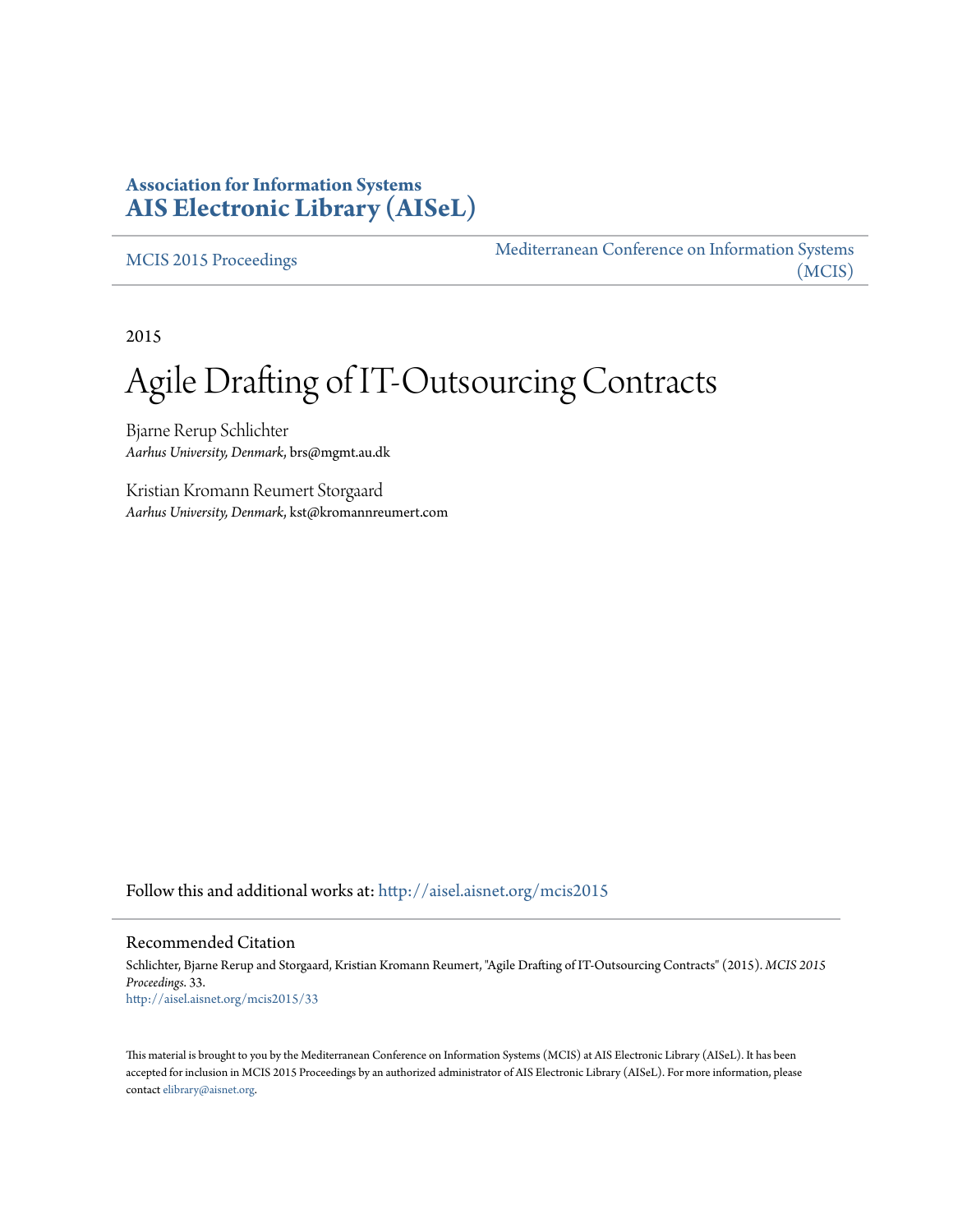# **AGILE DRAFTING OF IT-OUTSOURCING CONTRACTS**

## **A conceptualizing case study**

*Completed Research*

Schlichter, Bjarne Rerup, Aarhus University, Aarhus, Denmark, brs@mgmt.au.dk Storgaard, Kristian Kromann Reumert, Aarhus, Denmark, kst@kromannreumert.com

## **Abstract**

*The concept of 'agility' has become quite popular in the development of IT-artefacts and has created interest in the more general project management literature. The process of drafting complex contracts for large IT projects (service as well as software) is often done under time pressure and in several parallel tracks using different competencies. By the use of an illustrative case-study, this paper explores how scrum can be applied to enhance the process of drafting outsourcing contracts. The analysis indicates that the use of an agile method, such as Scrum, can be beneficial in this context with a minimal adjustment and that the elements of roles, processes and artefacts may lead to better coordination and efficiency as well as higher quality. The paper concludes with suggestions for further research and discussion of the findings.*

*Keywords: Contract drafting, Agility, Scrum*

## **1 Introduction**

Agile methods are highly used in the development of software and based on a belief that the project in a broad understanding continuously needs to be adjusted based on the learning acquired during the process. The drafting of contracts to frame the agreement between supplier and customer has shown to become more and more difficult, following the increased size and complexity of the IT-artefacts to be supplied, being software, hardware, services or a combination of these. One of the areas where specialists (lawyers) in charge of drafting these contracts have experienced problems is in the outsourcing of IS/IT-services [\(Lacity et al., 2010\)](#page-10-0). In other contexts, the concept of agility has been seen as one of the means to handle complexity and changing requirements [\(Smith and Fingar, 2003\)](#page-10-1), and thus this paper identifies issues in the current work practice and explores how the drafting of these complex contracts (the contractual framework and set of written agreements regulating the delivery of the services) can be conceptualised by using the artefacts from Scrum.

The offset of the paper is the work done by lawyers, who carry out or manage the actual drafting of complex IT and sourcing contracts. Structural and internal as well as external factors in the business of lawyers' calls for cooperation and a more project based approach to providing legal advice and legal services [\(Storgaard, 2014b\)](#page-10-2). It is seen that over the years, lawyers, especially in larger practices, have transformed from being generalists to become more specialized. The size and complexity of the cases naturally lead to the forming of groups of lawyers to meet the demand for resources in due time or the need for highly specialized competences.

The issues described above are prevalent during drafting of complex IT contracts where the actors involved face many of the same problems that the agile methods try to facilitate. Since agile methods have matured and are well documented in the development part of the procurement of software it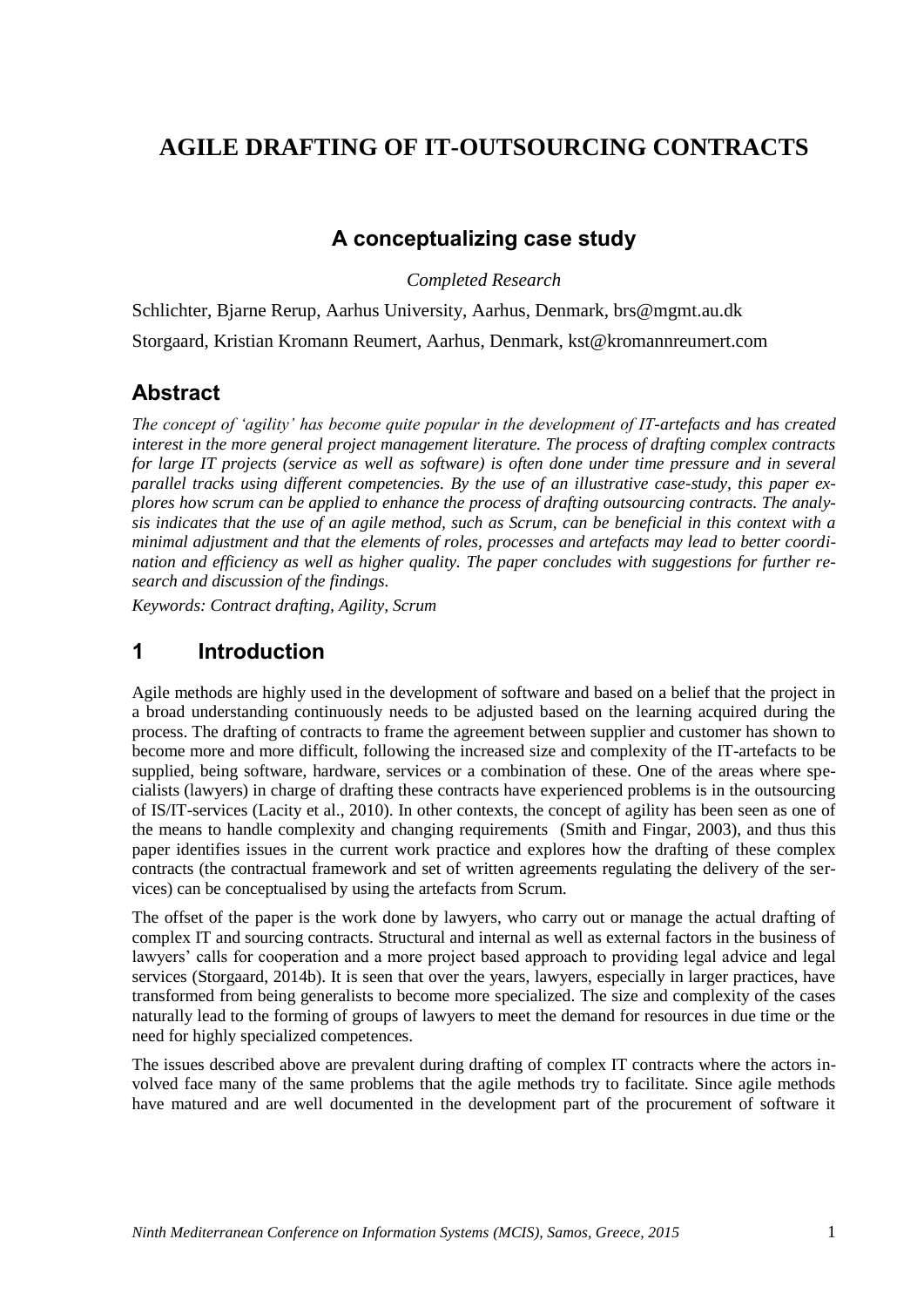seems fruitful to try to adapt this concept to other parts of the procurement process, including the contract drafting process.

By assuming that the use of agile methods can improve both the process of drafting as well as the contract itself, the following Research Question has been formed:

*How can drafting of complex IT-outsourcing contracts be conceptualized using the agile method Scrum?*

This paper presents the contract drafting process in a practice of lawyers. First, the paper introduces the theoretical background on agile development, including Scrum, and presents how contemporary research in project management can frame these ideas. The research approach section describes the case, the data collection, and data analysis. The findings section presents our analysis of the actor's perceptions and use of agile elements in this context. Hereafter we discuss how the analysis addresses the research question and contributes to previous research. Finally, we summarize the conclusions of the paper and suggest how to proceed the research.

# **2 Theoretical Background**

This section provides a theoretical and contextualised introduction to agile development and management of contracts.

## **2.1 Rethinking Project Management**

The agile approach has been used in the general understanding on how to modernize project management, especially in the stream of research related to Rethinking Project Management [\(Svejvig and](#page-11-0)  [Andersen\)](#page-11-0). Traditionally a project has been seen as a tool applied to a single assignment, focusing on meeting time and quality under the available resources. This single-track approach applies a logical and chronological way through a set of (more or less) well-defined tasks.

Newer ideas on management of projects introduce a plenteous of approaches, i.e. by understanding the project as a temporary organization, where learning, diversity, temporality, complexity, un-security and sociability are in play [\(Winter and Szczepanek, 2009\)](#page-11-1). The increased complexity has led to the development of agile methods and to the acceptance of the need for a contemporary organization of projects that not only mechanically executes a process towards a narrow, product-oriented goal, but accepts projects as something business-like and value-creating [\(Davenport, 2013\)](#page-10-3).

## **2.2 Agile development**

Agile methods build on the assumption that the development of software can be complicated as well as un-predictable where upfront detailed planning is not always realistic. This class of methods shares the wish continuously to deliver value and learning [\(Cadle and Donald, 2008;p.78-80\)](#page-10-4). Agile methods apply iterative and incremental development and hence divides the process into a number of smaller chunks – iterations – each ending with a delivery of functionality which is – in principle – ready for shipment. The detailed analysis of requirements and possibilities is done during the process at the beginning of each iteration [\(Schwaber and Beedle, 2002\)](#page-10-5). Thus, no detailed requirement specification exists initially. The final delivery is decided during the iterations by exploiting the experience and knowledge achieved. This approach assures quality as well the possibility to adjust the project in a volatile environment thus reducing risk [\(Cervone, 2011, p.18-22\)](#page-10-6). The principles constituting the agile concept are given in the 'agile manifesto' [\(Beck et al., 2001\)](#page-10-7) and establish, among 11 others, that the highest priority is to provide the customer with early and continuous delivery of valuable software, illustrating that agility is not about abolishing traditional practices, but moving the focus from a 'locked' requirement specification to the business goals of the customer [\(Martin, 2003\)](#page-10-8).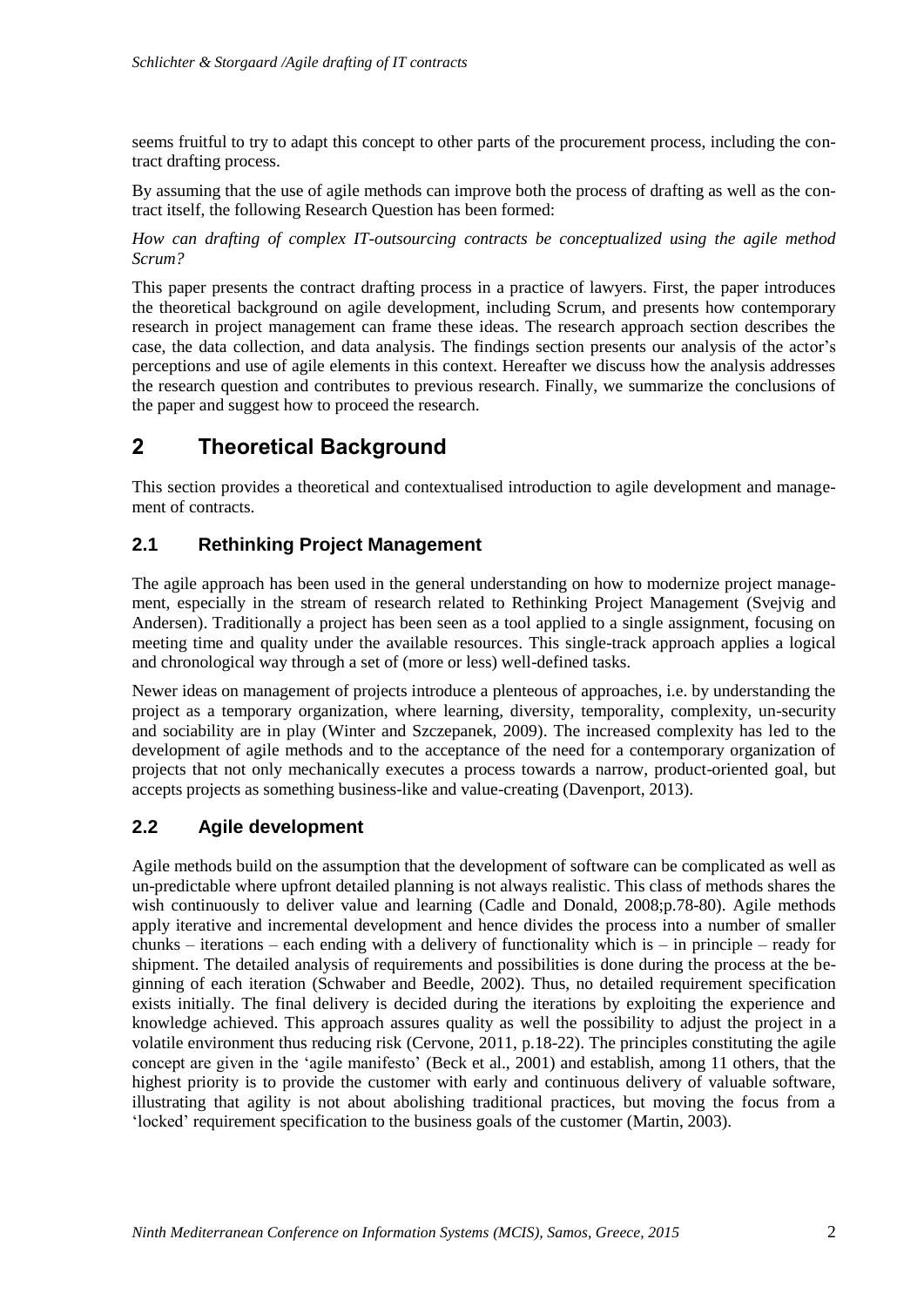## **2.3 Scrum**

Scrum is an iterative and incremental development approach, where planning is concurrent to the development activities and the work is divided into smaller chunks called sprints. Each sprint is planned to be self-contained, leading to a new running version on the road to the final software product [\(Jakobsen and Sutherland, 2009\)](#page-10-9). Scrum is a framework to be used when developing complex products and based on the theory of empirical process control theory (empiricism), assuming that knowledge comes from experience and that decisions must be based on what is known [\(Sutherland](#page-10-10)  [and Schwaber, 2013\)](#page-10-10) to optimize predictability and reduce risks.

Empirical process control is based on three pillars [\(Schwaber and Beedle, 2002\)](#page-10-5):

Transparency (The participants should have insight and be able to understand the process.)

Inspection (This must be controlled on a recurrent basis)

Adaption (if needed, adjustments to meet the goal must be done)

Scrum is based on three main sets of elements: Roles, Event/Ceremonies and Artefacts. The elements have specific goals and are, as a whole, essential to the use and success of Scrum [\(Schwaber and](#page-10-5)  [Beedle, 2002\)](#page-10-5). To establish a foundation for conceptualization the main set of Scrum Artefacts are presented below.

#### **2.3.1 Roles (The Scrum Team)**

The Scrum team is self-organizing and interdisciplinary, thus having the competences needed to act independently [\(Sutherland and Schwaber, 2013\)](#page-10-10). The team consists of a Product Owner, a Development Team and a Scrum Master and is designed to optimize flexibility, creativity and productivity.

The **Development Team** is a group of software developers assigned to finalize the Sprints by delivering a potential shippable chunk of functionality (SW) respecting the budget.

The **Product Owner** is overall responsible for (maximizing the value of) the product and maintaining contact to the 'customer' and other stakeholders, thus being able to answer all questions.

A **Scrum Master** is a "gatekeeper" ensuring that the Scrum Team adheres to Scrum theory, practices and rules, as a of "serving leader" for the team. The Scrum Master offers coaching of the team and protects against disturbance from outside.

#### **2.3.2 Ceremonies**

Scrum is based on a set of fixed meetings and rituals to ensure regularity, and minimize obsolete meeting activity [\(Rubin, 2012,p. 7\)](#page-10-11):

The **Sprint** is a delimited period of time (max one month) where the development of a chunk of software, in principle shippable, takes place. The idea is that no changes in neither the goals of the Sprint, the quality standards nor in the composition of the team are allowed.

The **Daily Scrum** is a <15 minute meeting used to synchronise activities and compose a plan for the next 24 hours. Achievements since last Scrum are inspected and each member has to account for:

"What did I do yesterday that helped the Development Team meet the Sprint Goal?"

"What will I do today to help the Development Team meet the Sprint Goal?"

"Do I see any impediment that prevents me or the Development Team from meeting the Sprint Goal?" [\(Sutherland and Schwaber, 2013, p.10\)](#page-10-10)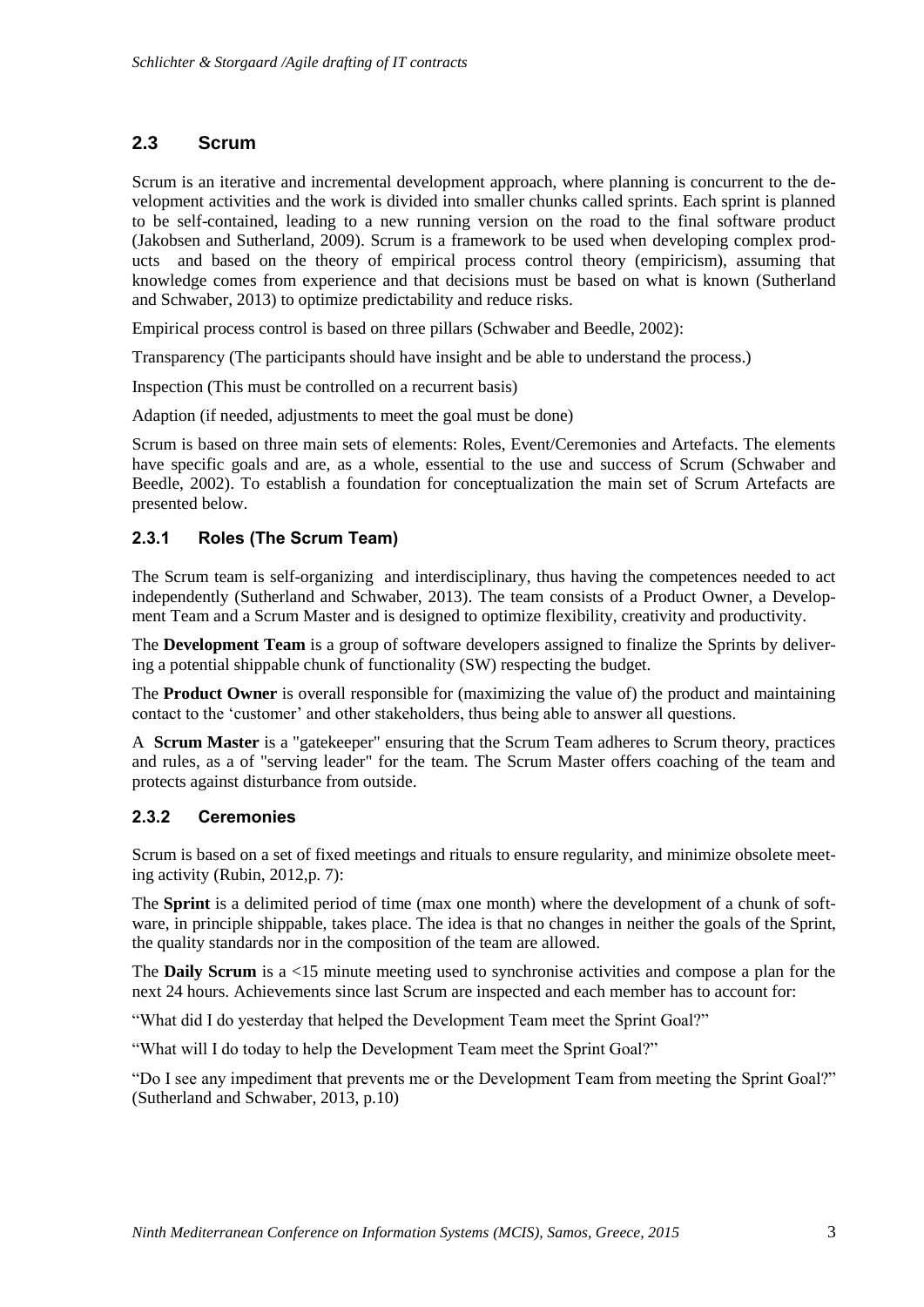Based on this, the Development Team can evaluate the progress towards the Sprint Goal and at the same time evaluate the progress in relation to the Sprint Backlog (e.g. by using the Burn Down Chart).

The **Sprint Review** is done by the Scrum team at the end of each Sprint with the purpose to inspect the software produced and update the Product Backlog. Often other stakeholders, such as management and sales, other developers and support staff take part to get insight in status and to give feedback. The Sprint Review is, as other meetings meant to be limited in time (e.g. four hours at a one-month-sprint).

The **Retrospective** is done by the end of each Sprint and is a review of achievement in the Sprint and updating the Product Backlog. The team and other relevant actors (management, sales staff, other developers, support functions etc.) take part in the short meeting to create a plan for improvements as well as coordination.

#### **2.3.3 Documents**

In addition to Roles and Ceremonies, Scrum applies Documents (sometimes called artefacts), these are tools designed to assure visibility and transparency for production in the Scrum Team.

The **Product Backlog** is a sorted and prioritized list of desired functionality in the final software product and hence the central, source of information about what should be produced and when. The product owner is responsible for the Backlog, including content, availability and prioritizing. The backlog is a living document based on initial insight and updated according to new requirements, experiences etc. [\(Rubin, 2012p. 12ff\)](#page-10-11). All items contain a description, a priority and an estimate. The higher the priority, the more details. User stories ('as user of XXX, I would like YYY, so that I can ZZZ') are often used to describe functionality in the Product Backlog.

The **Sprint Backlog** consists of the Product Backlog items assigned to the actual Sprint, and is as such a plan how to deliver the product incrementally and how the work should be done by the Development Team to transform Product Backlog Items into (parts of) a product.

The **Definition of Done** is a set of parameters to establish a shared understanding of when a delivery, a function or a product can be seen as 'complete' and hence to be released. In parallel the Burn Down Chart graphically indicates how well the team follows the plan. It is considered important that the actors have a shared understanding when something is done.

#### **2.4 Scrum in other settings**

Initially Scrums was developed to be used for software development, but recently several examples of use in other domains has emerged [\(Cadle and Donald, 2008\)](#page-10-4), i.e. in universities, law defences, the car industry and development of mechanical products [\(REYNISDÓTTIR, 2013\)](#page-10-12). At Roskilde University in Denmark, Scrum was used to rapidly produce a policy document. The evaluation indicated that Scrum could be used for development of reports and that the participants were provided with an overview of the project not seen before and should not wait for individual deliverables [\(Pries-Heje, 2012,](#page-10-13)  [p.130\)](#page-10-13).

Apparently no examples on the direct use of Scrum on projects related to legal advice of drafting of contracts can be found [\(Goel, 2013\)](#page-10-14), even though the idea of applying Scrum or agile methods within the legal industry is not totally novel, examples has been seen in litigating [\(Terrett, 2010\)](#page-11-2). Drafting of contracts as such is well discussed [\(Pumphrey, 2009\)](#page-10-15).

## **3 Current Practices**

This section presents the case and its related context followed by an explanation of how we collected and analysed data. The case study approach is in terms with Cavaye's single case with interpretive use of qualitative data for discovery [\(Cavaye, 1996\)](#page-10-16). This interpretive research approach allowed us to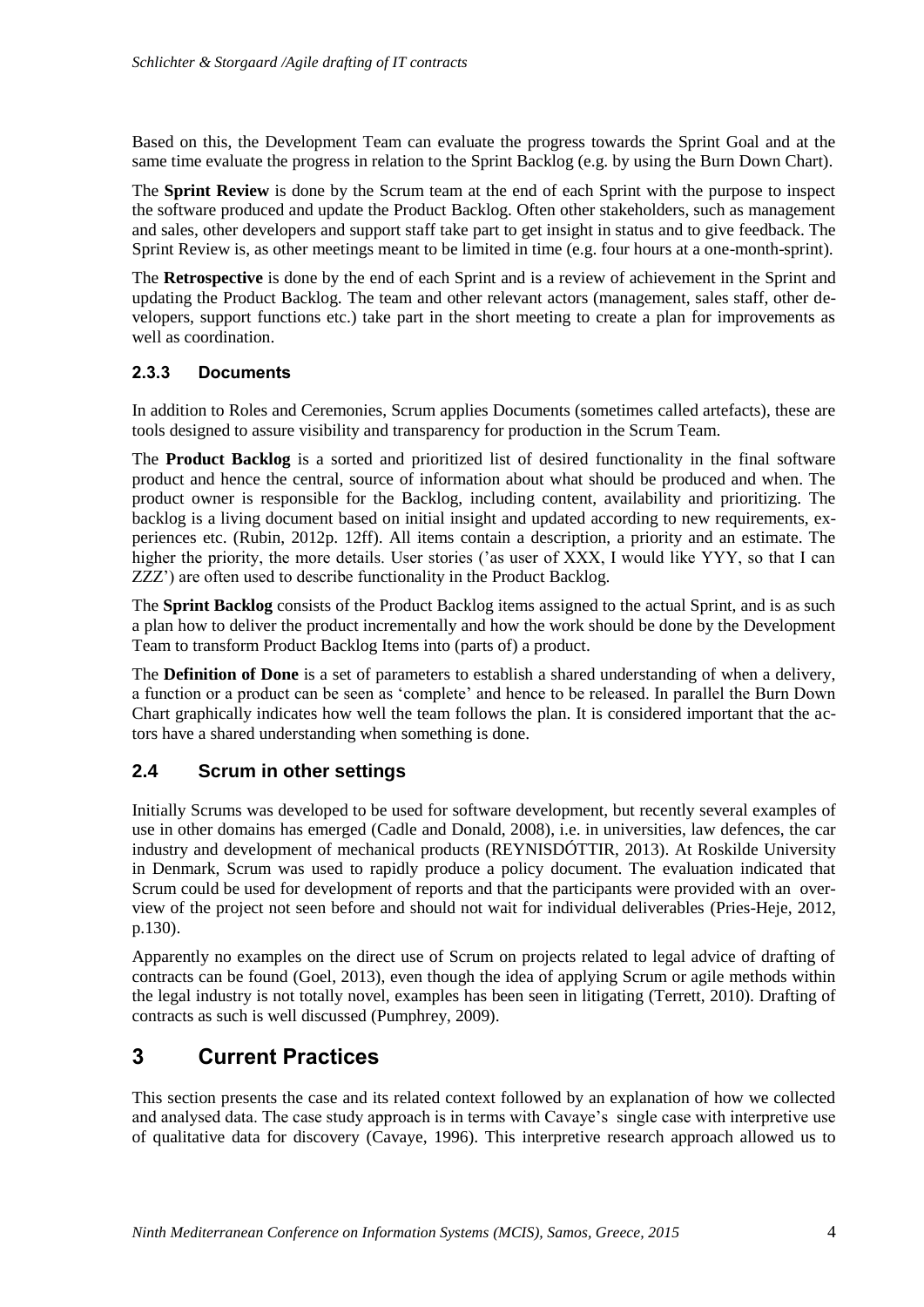investigate how the concepts of Scrum can be applied to contract drafting for complex IT-projects in their organizational and cross-cultural context and thus open to several interpretations by organizational actors, but also to us as researchers [\(Klein and Myers, 1999,](#page-10-17) [Walsham, 1995,](#page-11-3) [Walsham, 2006\)](#page-11-4). One of the authors is an employee of the law firm used for the case study.

#### **3.1 The case**

The law firm, on which this case study is build, is one of the largest Danish law firms. A major part of the legal services are focused on transactions such as procurement of companies or services and hence drafting of complex contracts.

The lawyers' work is often centred on a case which can be a dispute (i.e. in form of a court case), a transaction (procurement, i.e. an IT project or something related to outsourcing) or more general advisory (i.e. on the structure of a company).

A new case will typically be staffed with a group of specialists (often from different departments. The case will always be anchored to a responsible partner (owner) and often a senior associate may be appointed as project manager to take care of progress, coordination etc. In some cases additional project support staff may be assigned to the case.

In case of complex IT and outsourcing contracts, there is a need for specialists in e.g. outsourcing, IT and terms of employment. They each develop their part of the contract in a process that could take weeks or even months. During this process, a large amount of information is collected and developed. A complex IT or outsourcing contract typically consists of a main contract and a large number of annexes. The main contract is the basic legal framework, where the annexes normally contain more detailed regulation or descriptions of different parts of the delivery, e.g. a catalogue of services, service level agreements or regulations of transfer of employees. Since all contributions will eventually be a part of same contract, there is a need to align them regarding e.g. terminology as well as assuring that an issue is not regulated (differently) more than one place.

Drafting of this type of contracts hence faces a set of challenges:

- a) The work takes place in a project group with different employees not coming from the same department, not necessarily having worked as a team before (or even having limited experience from similar cases).
- b) The initial level of knowledge will often be low and increasing during the project. Knowledge comes from many sources and not always in a structured form. Knowledge and experience is generated continuously, and there is an ongoing need of adaption, coordination and prioritizing of the different deliveries.
- c) Requirements to the contract may change often and with short notice. Sometimes parts of the contract must suddenly be drafted differently or certain aspects regulated otherwise, e.g. due to commercial demands.
- d) Time pressure can often be severe

If not taken care of, the above challenges may have negative impact on the writing speed as well as on the quality of the resulting contract. Ultimately this may impose a risk on the client and similarly liability for the lawyers.

#### **3.2 Data Collection**

The data collection included document studies and individual semi-structured interviews with team members and the management of the law firm on which the case study is based*.* The majority of these interviews, as well as insider observations, are documented in two reports compiled by one of the au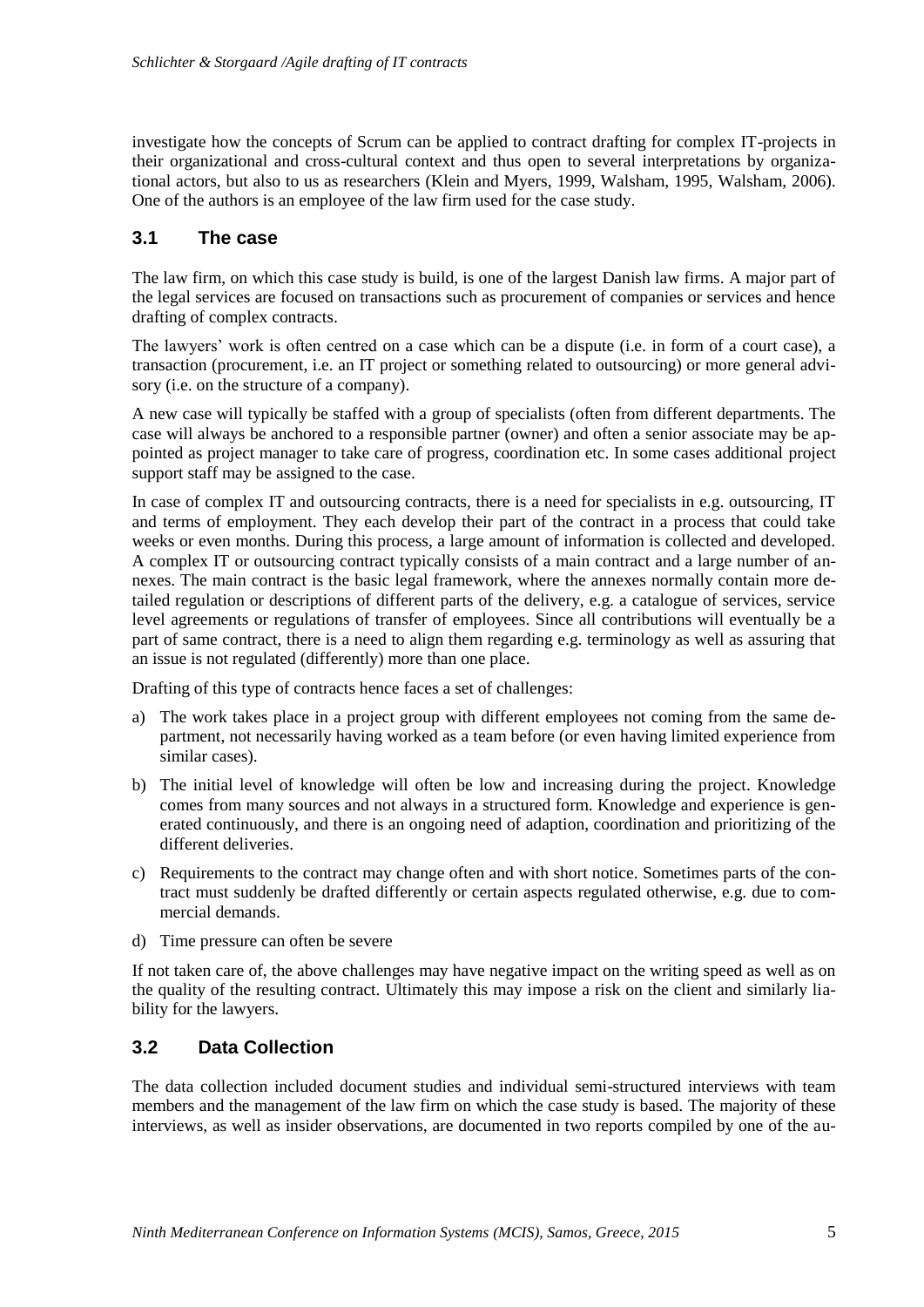thors [\(Storgaard, 2014b,](#page-10-2) [Storgaard, 2014a\)](#page-10-18). In addition to forming the base for the analysis in the present paper, the interviews are seen as pilot interviews for the next phase of the research, since they furthermore provided an understanding of the environment and the challenges faced by the organization and helped identify additional candidates for interviewing.

## **3.3 Data Analysis**

To understand how an agile project model can be applied for drafting of complex contracts, the analysis will be centred around a conceptualization of Scrum on the contracting process. Scrum is initially constructed with software development in mind and hence uses terminology and frames from the IT domain. To apply Scrum and evaluate the fit in a contract drafting context, an 'interpretation' is needed.

The analysis is initially done by applying the Scrum artefacts on the actors, tools and processes used during contract drafting. For each of the artefacts it is then evaluated whether it can be applied as it is or has to be adapted. In the latter situation it is then decided if the adaption should be in the Scrum framework for the contract drafting process.

## **4 The conceptualised framework**

In this section, we present how our observations and insight from the case study can be conceptualized using the Scrum framework. The analysis has the contract drafting process in focus.

## **4.1 Problems related to the existing drafting practice**

The interviews revealed a set of challenges of the present drafting practice of large and complex contracts [\(Storgaard, 2014b\)](#page-10-2):

**Exchange of information:** A centralized flow and collection of the continuous influx of new information are difficult. As a result there is a major risk that lawyers end up working in siloes.

**Task Management:** The many sub-tasks are often changed, and tasks / delegation of responsibility are done structurally by using e-mails or oral agreements.

Lack of project management capabilities: The lawyers are not educated in the practice of projects and are thus lacking potential benefits and synergies.

**Diversity of tools and processes**: The work practice can be quite fragmented and may be based on many different tools and processes, even when applied on similar tasks.

**Process Management and communication with clients:** A single and straightforward system where the client can stay updated on progress is lacking.

**Accounting and Estimation:** Within the legal industry it is common to invoice based hours spent, which do not fully support the working in projects or even co-operation.

The analysis below indicates how some of these problems can be alleviated using a Scrum approach.

#### **4.2 Roles**

In relation to an outsourcing contract, the senior associate (senior-lawyer) who is project manager will take the role as **Product Owner**, this is in line with the present situation where this role is to assure the value of the work and coordinate 'upwards' with the stakeholders. A new task will be the responsibility for administration of a centralised Product Backlog and hence defining the acceptance criteria for the individual backlog items. This requires more time to cope with the annexes than today, but will also assure a qualified overview – which today is often not fully present. Initially we refuse sugges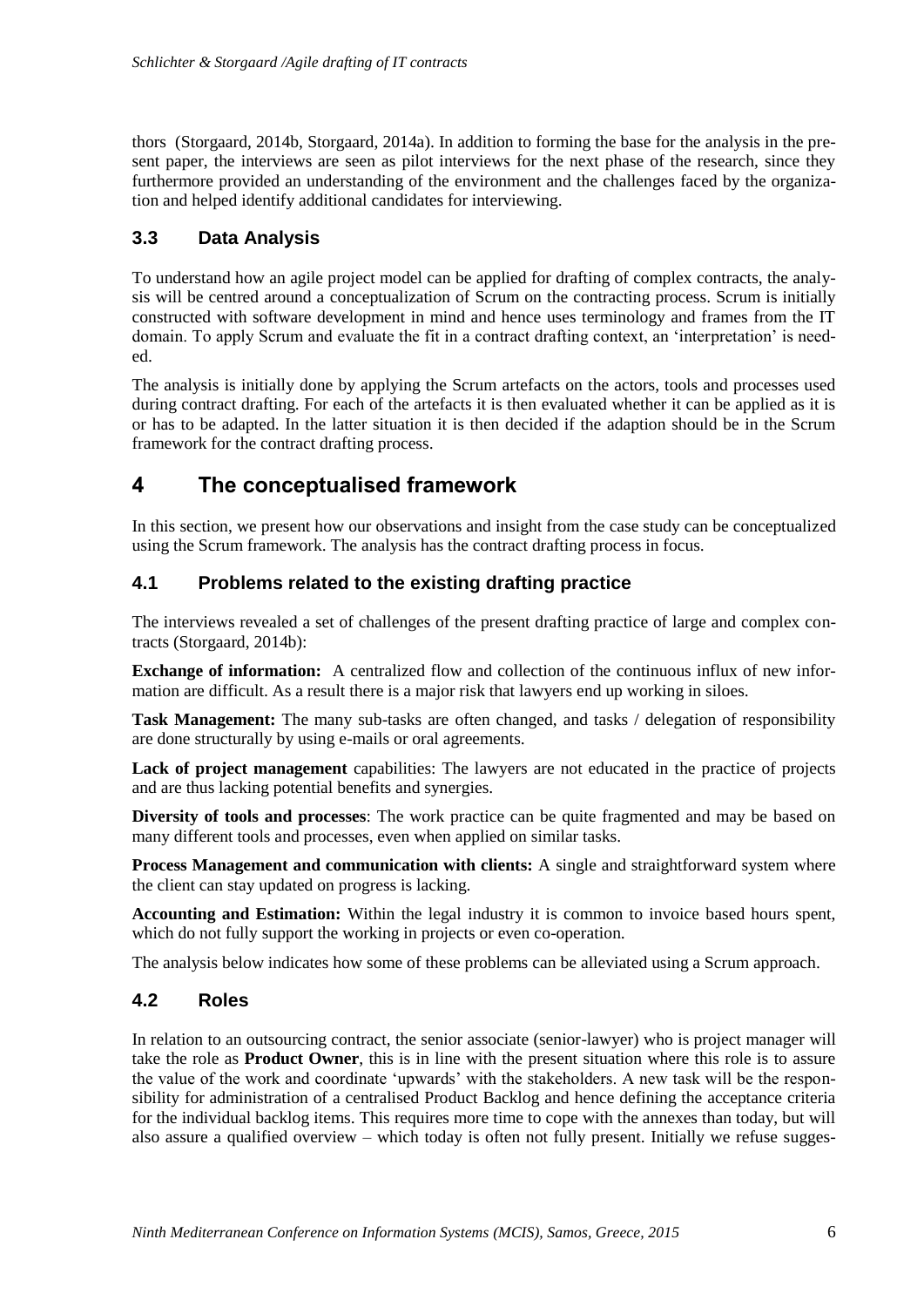tions of (partly) appointing the Partner as product owner, since a partner is also seen as part of the management.

**The Development Team** is the group of lawyers, making the actual drafting of the outsourcing contract. Similar to SW development, this team should be interdisciplinary in nature (legal specialties and branches). Some adjustments are needed though, as the senior-associate in the present setup are both part of the production team and have managerial responsibilities for the team, and this is not in line with the Scrum principles. This can be partly solved by letting the Scrum team take over the development of the framework agreement (which is often responsibility of the project leader).

The present setup is without **Scrum Master.** Since it is not required that a Scrum Master has a deep professional insight (in other words: being able to take part in the production) [\(Rubin, 2012, l.4285\)](#page-10-11), and it is recommended that the Scrum Master is not a part of the production team, it would be feasible to let one of the non-lawyers from the project support staff take this role. This is in consistence with the present situation where the project assistants support the project, and it would also let the assistants support the Product Owner by identifying procedures for efficient management of the Product Backlog.

## **4.3 Ceremonies**

The ceremonies are important to secure transparency and provide possibility for inspection and hence adjustment of processes and deliveries. In an outsourcing contract drafting context this can be contextualized as explained below.

**The Scrum Sprint** is a novelty even though sub-deliveries are not unknown. Often the contract is delivered including annexes in two or three packages according to importance. To follow the idea of Sprint, the packages must be divided into even smaller chunks and timed after the actual project. Since the duration of the project is limited to a few months, a sprint lasting one to two weeks seems feasible.

The Sprint is initiated with a Sprint Planning Meeting, where elements from the product backlog are prioritized into the sprint backlog explicitly as to what the Sprint will deliver and how.

This type of planning is not seen in the present context, mainly coursed by the introduction of the shorter sprints. Presently this division of tasks between participants (often in the form of assigning the drafting of different annexes) is done in the start-up of the process. The analysis indicates the concept of the sprint, and sprint planning can facilitate realistic and aligned goals for each sub-delivery. As a (positive) side effect, the client will experience more deliveries and ongoing progress in the project.

**Daily Scrums** will be a relevant activity improving transparency among the members of the production (development) team. All members will know the status of the project and problems occurring in the other tracks. This will reduce the identified risk of working in silos and enhance the efficiency (as is also seen in the Roskilde University case [\(Pries-Heje, 2012,p. 130\)](#page-10-13)) because the team members should not wait for each other. In the light of the shorter sprint, it could maybe be beneficial to introduce more than one Daily Scrum.

**Sprint Review** is one of the activities that must be adjusted to be feasible in an outsourcing context. A sprint lasting 1-2 weeks will easily result in +100 pages of contract and annexes. Due to the nature of the product, it is not easy to demonstrate this and receive feedback during a two hour meeting (contrary to software, where the new functionality could often rather easily be demonstrated). Therefore – the sprint review must be adapted to the context. Either: i) the participants must read the documents beforehand, letting the meeting be limited to discussion or feedback or ii) another type of presentation. Suggestion i) is not realistic due to the workload without a comparable anticipated benefit. The practical solution may be that the development team presents highlights and/or items, where feedback is particularly needed, followed by further in-depth reading. It was also suggested to invite the responsible partner and other relevant specialists not involved on a daily basis.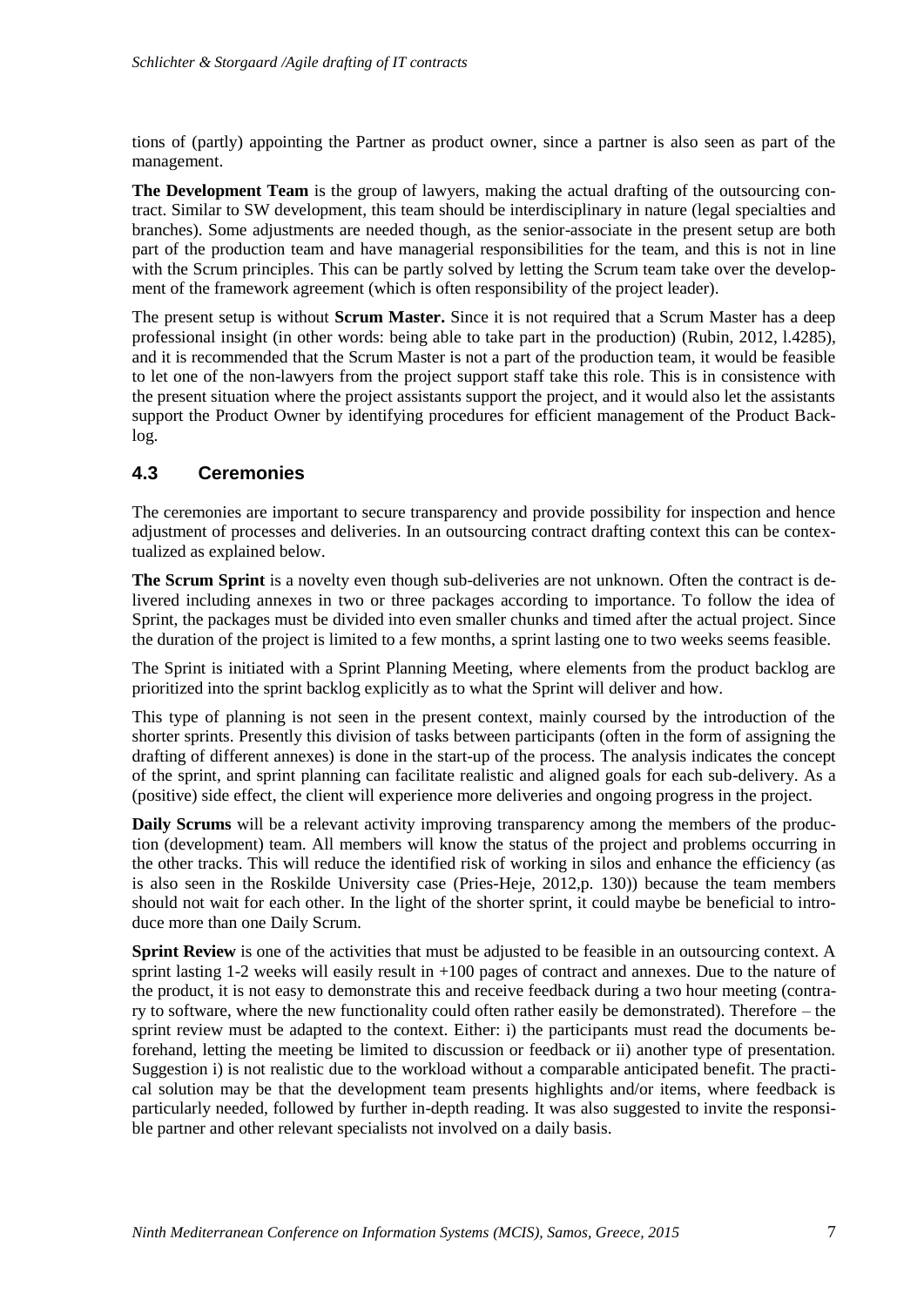**The Sprint Retrospective** is used to evaluate the work done in the Sprint by reflecting on persons, relations, processes and tools summarized in a plan to improve the contextualized Scrum Process. This ceremony is also quite relevant for the outsourcing contract drafting process as well, but may be met with scepticism since process evaluation is not a part of the 'culture' in this environment. In addition, the time pressure will somehow prioritize production in favour of reflection, given the often narrow deadlines.

#### **4.4 Scrum documents**

The Scrum documents are artefacts documenting status, progress or work to be done.

**The Product Backlog** will be a central tool in the contract drafting process. In the present process a simple list of documents with their status (level of completeness) are normal. By introducing the Scrum approach, additional dimensions such as prioritizing and estimating are added. This will for sure improve the visibility and establish a better basis for planning. The use of User Stories could also be applied on contract drafting. Just as software ultimately is to be used by the users, then an outsourcing contract is to be used by the client in respect of the client's customer or service provider. User Stories can describe 'functional' requirements for regulations seen in a client perspective. Perhaps it would be even easier for the client to describe the needs, and this would force the lawyer to stick to the business goals of the client. Some lawyers are worried by the higher workload imposed when developing and maintaining the Product Backlog.

The **Spring Backlog** and its progress, as documented in the **Burn down Charts**, can also be beneficial during the contract drafting process. In case the Product Backlog contains wishes about a specific regulation (e.g. a guaranty or specific service), the breakdown of work into items in the Sprint Backlog tells explicitly where in the contract complex this is to be done and indicates the interdependencies to be elaborated on. Since deadlines are quite firm in this context, it is very important to get an 'early warning' in case of potential problems to meet these or to take other measures to align expectation with the client.

**Definition of Done**, also relevant for the release backlog, would be a novel thing in contract drafting. Even though a shared understanding (maybe implicit) about the quality or type a contractual document shall have, no checklists exist. A Definition of Done could be used for quality assurance and could be adjusted to the different contracting types. A structured approach to quality assurance *during* the contracting process, instead of after, is expected to reduce the number of errors in the finalized contracts.

| #              | Scrum                | Contracting                                                            | Observation                                |
|----------------|----------------------|------------------------------------------------------------------------|--------------------------------------------|
|                | Roles                |                                                                        |                                            |
| 1              | <b>Product Owner</b> | The senior lawyer already acting as project<br>manager.                |                                            |
| 2              | <b>Scrum Master</b>  | Assistant from the Project Center                                      | A non-lawyer                               |
| 3              | Development<br>Team  | A group of Lawyers from the production                                 | Interdisciplinary                          |
|                | Ceremonies           |                                                                        |                                            |
| $\overline{4}$ | Sprint               | Smaller chunks that todays 'packages'                                  | A novelty                                  |
| 5              | Daily Scrum          | Quite relevant, introduce transparency etc.                            |                                            |
| 6              | <b>Sprint Review</b> | Changed to e.g. presentation and discus-<br>sion of pre-read documents | Difficult to present a 'run-<br>ning' item |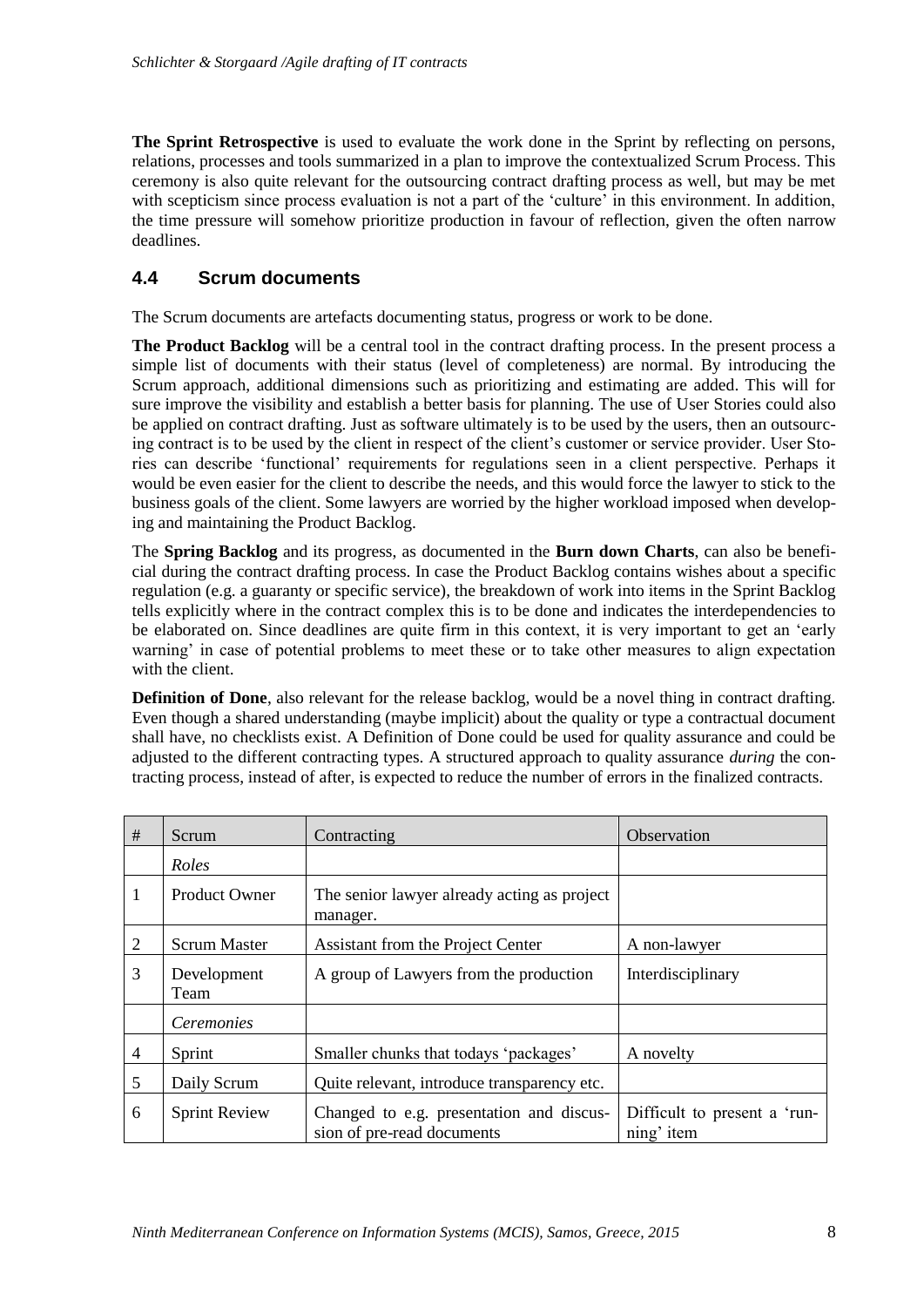|    | Retrospective                        | To be introduced, relevant                                                                            | Cultural barrier.         |
|----|--------------------------------------|-------------------------------------------------------------------------------------------------------|---------------------------|
|    | <i>Documents</i>                     |                                                                                                       |                           |
| 8  | Product Backlog                      | A simple list of documents and their status<br>to which are added: prioritization and es-<br>timating | Addition of user stories? |
| 9  | Release Backlog                      | Not conceptualized.                                                                                   |                           |
| 10 | <b>Burn</b><br>Down<br><b>Charts</b> | To be introduced                                                                                      | novelty                   |
| 11 | Definition<br>of 1<br>Done           | To be introduced. It would be beneficial to<br>introduced a set of shared standards                   | novelty                   |

*Table 1: Conceptualization*

# **5 Discussion**

The case description accounts for problems related to the present contract drafting process. Some of these problems resemble experiences in the development of software, where agile methods seem to alleviate these problems. A few examples of the first tentative attempts to apply Scrum in other domains have been identified. The analysis shows how the contract drafting process (of complex outsourcing contracts) can be conceptualised using Scrum artefacts. For each artefact, pro et cons are identified and discussed. Scrum is a framework to be used in its full extent to give the best benefit [\(Sutherland and Schwaber, 2013, p.16\)](#page-10-10) which questions if the use of Scrum on drafting of complex IT- or outsourcing contracts fully alleviates the challenges in the contract drafting process. The answer seems to be confirmative:

- 1) The **Scrum Roles** can be used and the distinct division of roles and responsibilities seems beneficial. It is expected that as Product Owner, the project responsible lawyer will work more with project management (in opposition to production) – but this extra workload will be balanced with a better overview and higher efficiency in the Development Team.
- 2) The **Scrum Rituals** can be used with some adaption to the contract drafting process. It seems that the use of Scrum (sprint, scrums etc.) will lead to better coordination, improved exchange of information as well as ongoing learning. This is consistent with experiences from other domains [\(Pries-Heje, 2012, pp129-135\)](#page-10-13).
- 3) The **Scrum Documents** can also be applied to the contract drafting process. The use of Product Backlog and Definition of Done (and maybe even a Burn Down Chart) is expected to improve quality, coordination and conformity. The use of Scrum during contract drafting seems to alleviate some of the problems, especially regarding sharing information, task management, processes and tools and somehow also accounting.

# **6 Conclusion and further research**

This paper answers the research question: *How can drafting of complex IT-outsourcing contracts be conceptualized using the agile method Scrum?* The contract drafting process has been successfully conceptualised using Scrum concepts as shown in table 1. Suggestions on how to change the drafting process in a Scrum conceptualisation are given.

During the following research project we will, with offset in the contributions from the present paper, broaden our literature study to identify contemporary research that can support the development of our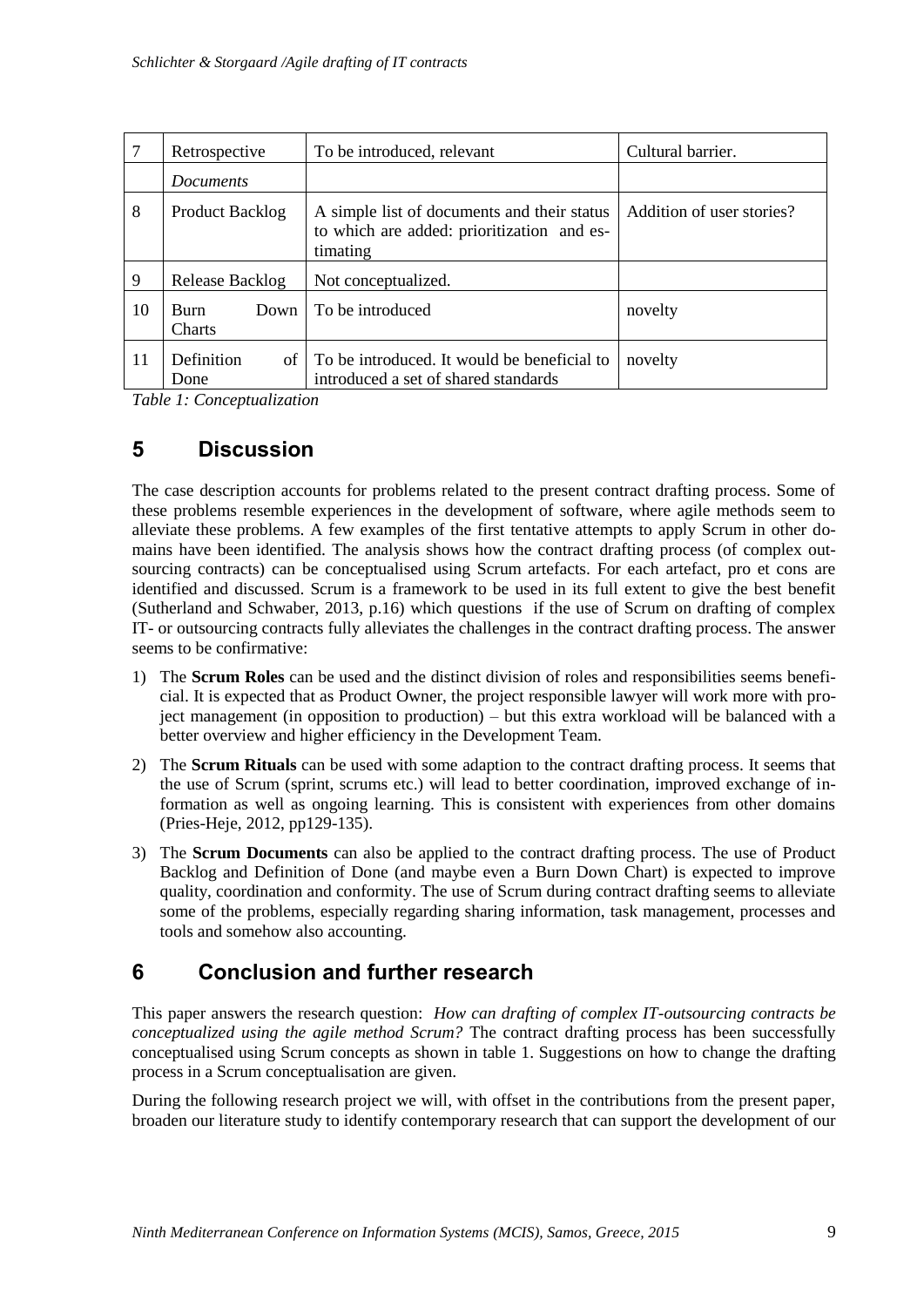findings. It could also be beneficial to re-visit our case and collect more data to challenge and discus our findings, especially focusing on different actors (including the client side).

#### References

- <span id="page-10-7"></span>BECK, K., BEEDLE, M., VAN BENNEKUM, A., COCKBURN, A., CUNNINGHAM, W., FOWLER, M., GRENNING, J., HIGHSMITH, J., HUNT, A. & JEFFRIES, R. 2001. Manifesto for agile software development.
- <span id="page-10-4"></span>CADLE, J. & DONALD, Y. 2008. *Project Management for Information Systems,* Essex, England, Pearson Education Limited.
- <span id="page-10-16"></span>CAVAYE, A. L. M. 1996. Case study research: a multi-faceted research approach for IS. *Information systems journal,* 6**,** 227-242.
- <span id="page-10-6"></span>CERVONE, H. F. 2011. Understanding agile project management methods using Scrum. *OCLC Systems & Services: International digital library perspectives,* 27**,** 18-22.
- <span id="page-10-3"></span>DAVENPORT, T. H. 2013. *Process innovation: reengineering work through information technology*, Harvard Business Press.
- <span id="page-10-14"></span>GOEL, S. 2013. Agility - Looking Beyond Software Development. *Scrum Alliance Community.*
- <span id="page-10-9"></span>JAKOBSEN, C. R. & SUTHERLAND, J. Scrum and CMMI Going from Good to Great. Agile Conference, 2009. AGILE '09., 24-28 Aug. 2009 2009. 333-337.
- <span id="page-10-17"></span>KLEIN, H. K. & MYERS, M. D. 1999. A set of principles for conducting and evaluating interpretive field studies in information systems. *MIS Quarterly,* 23**,** 67-93.
- <span id="page-10-0"></span>LACITY, M. C., KHAN, S., YAN, A. & WILLCOCKS, L. P. 2010. A review of the IT outsourcing empirical literature and future research directions. *Journal of Information Technology,* 25**,** 395-433.
- <span id="page-10-8"></span>MARTIN, R. C. 2003. *Agile software development: principles, patterns, and practices*, Prentice Hall PTR.
- <span id="page-10-13"></span>PRIES-HEJE, J. 2012. *Project Management Multiplicity*, Samfundslitteratur.
- <span id="page-10-15"></span>PUMPHREY, J. H. 2009. Thinking like a Writer: A Lawyer's Guide to Effective Writing and Editing by Stephen V. Armstrong and Timothy P. Terrell. HeinOnline.
- <span id="page-10-12"></span>REYNISDÓTTIR, Þ. 2013. *Scrum in Mechanical Product Development. Case Study of a Mechanical Product Development Team using.* Master, CHALMERS UNIVERSITY OF TECHNOLOGY.
- <span id="page-10-11"></span>RUBIN, K. S. 2012. *Essential Scrum: A practical guide to the most popular Agile process*, Addison-Wesley.
- <span id="page-10-5"></span>SCHWABER, K. & BEEDLE, M. 2002. *Agile software development with Scrum*, Prentice Hall Upper Saddle River.
- <span id="page-10-1"></span>SMITH, H. & FINGAR, P. 2003. *Business Process Management: The Third Wave,* Tampa, USA, Meghan-Kiffer Press.
- <span id="page-10-18"></span>STORGAARD, K. 2014a. Agil Metode Anvendt på IT-Kontrakter. Aarhus University.
- <span id="page-10-2"></span>STORGAARD, K. 2014b. IT-Mæssig undersøttelse af samarbejde og projktarbejde i en advokatvirksomhed. Eksamensopgave i faget "IT strategi i Praksis": Aarhus Universitet.
- <span id="page-10-10"></span>SUTHERLAND, J. & SCHWABER, K. 2013. The Scrum Guide.